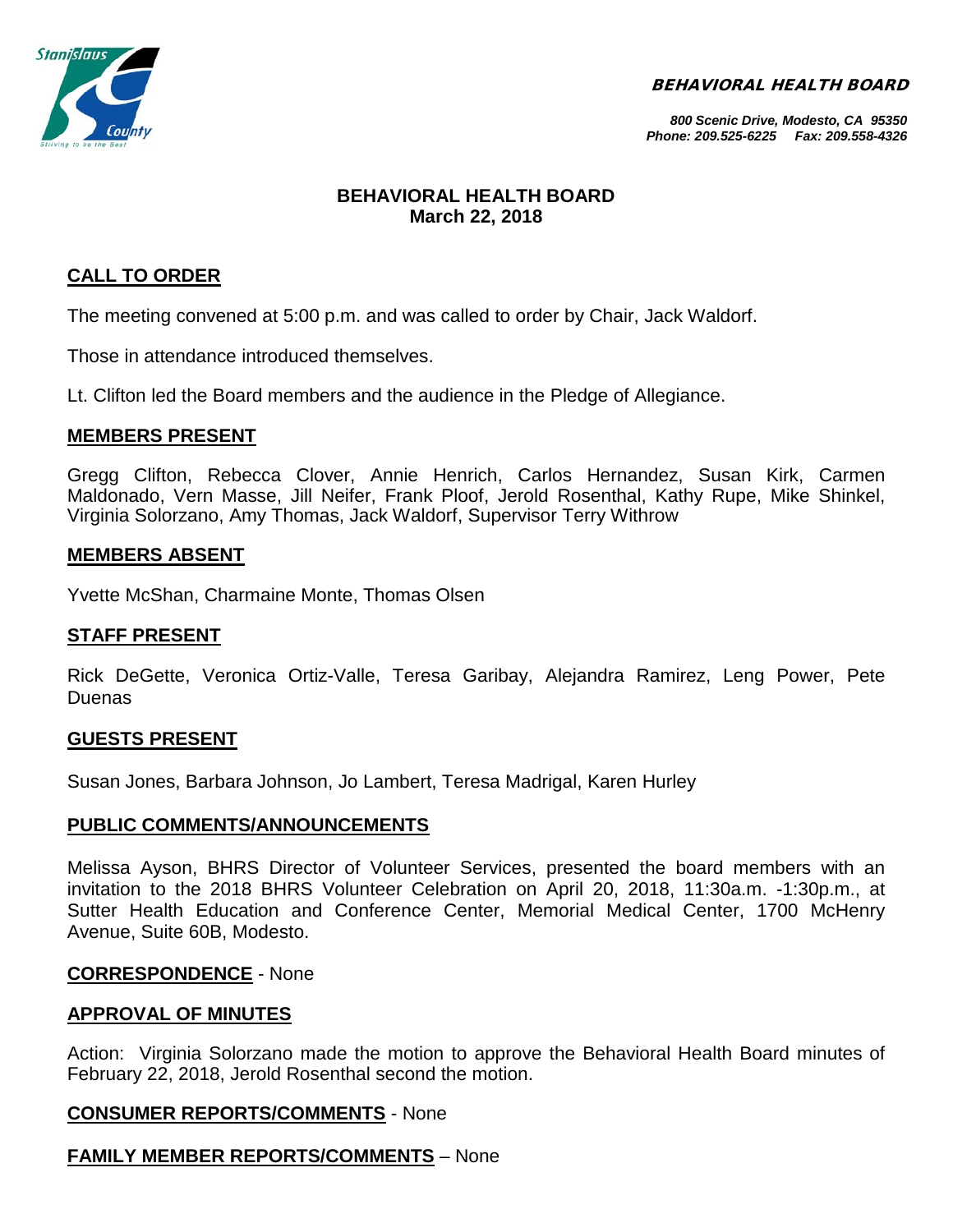# **BOARD OF SUPERVISORS REPORT**

Supervisor Withrow attended the Modesto City Council Meeting on February 27, 2018. The Board of Supervisors approved the action plan for the Access Center, a temporary Low Barrier Emergency Shelter/Day Center 3-year pilot program. Supervisor Withrow thanked those who attended the meeting. Supervisor Withrow indicated that the Access Center will hopefully open by June 2018.

## **PRESENTATION** - Assisted Outpatient Treatment (AOT) Report

Debra Buckles presented on the AOT Community Workgroup Report. The following topics were discussed: process/timeline; performance measures; referral process; outreach & engagement timeframe; confidentiality; service design; court process; training; budget/space needs, and next steps. A copy of the presentation was included in the packet.

## **COMMITTEE REPORTS**

## Executive Committee

Veronica Ortiz-Valle discussed committee concerns she shared at the Executive Committee Meeting on March 1, 2018. Veronica stated the importance of communicating with all committee members, and the clerical support person, as not all committee members were informed of site visits or cancellations. Jack Waldorf asked board members to review the Data Notebook 2017, included in their packets, that focuses on the behavioral health needs and services for older adults. Jack shared there is interest in having an ad hoc committee to review/discuss/document "hot topics" that are occurring in the news. Jack asked members if they were interested in participating on the committee. Interested members: Jack Waldorf, Frank Ploof, and in Yvette McShan's absence, Jack added her name as he thought she would be interested. Jack asked if anyone else became interested after the meeting, to send him an e-mail. Mike reminded board members about the Ethics AB 1234 Training for Local Officials on Thursday, March 29, 2018, 6:30 p.m. to 8:30 p.m., Basement Chambers, 1010 Tenth Street, Modesto. The training is available online and required every two years.

## Administrative, Fiscal Management Committee

Lt. Clifton reported the committee visited the Psychiatric Health Facility.

## Managed Care Committee

Jack reported that the committee did not meet, as the reporting system is not available.

## Prevention and Community Education/Outreach Committee

Jill Neifer highly recommended taking the Mental Health First Aid Training. Jill invited board members to the Mental Health Awareness event at MJC on March 29, 2018. A flyer with details was included in the packet.